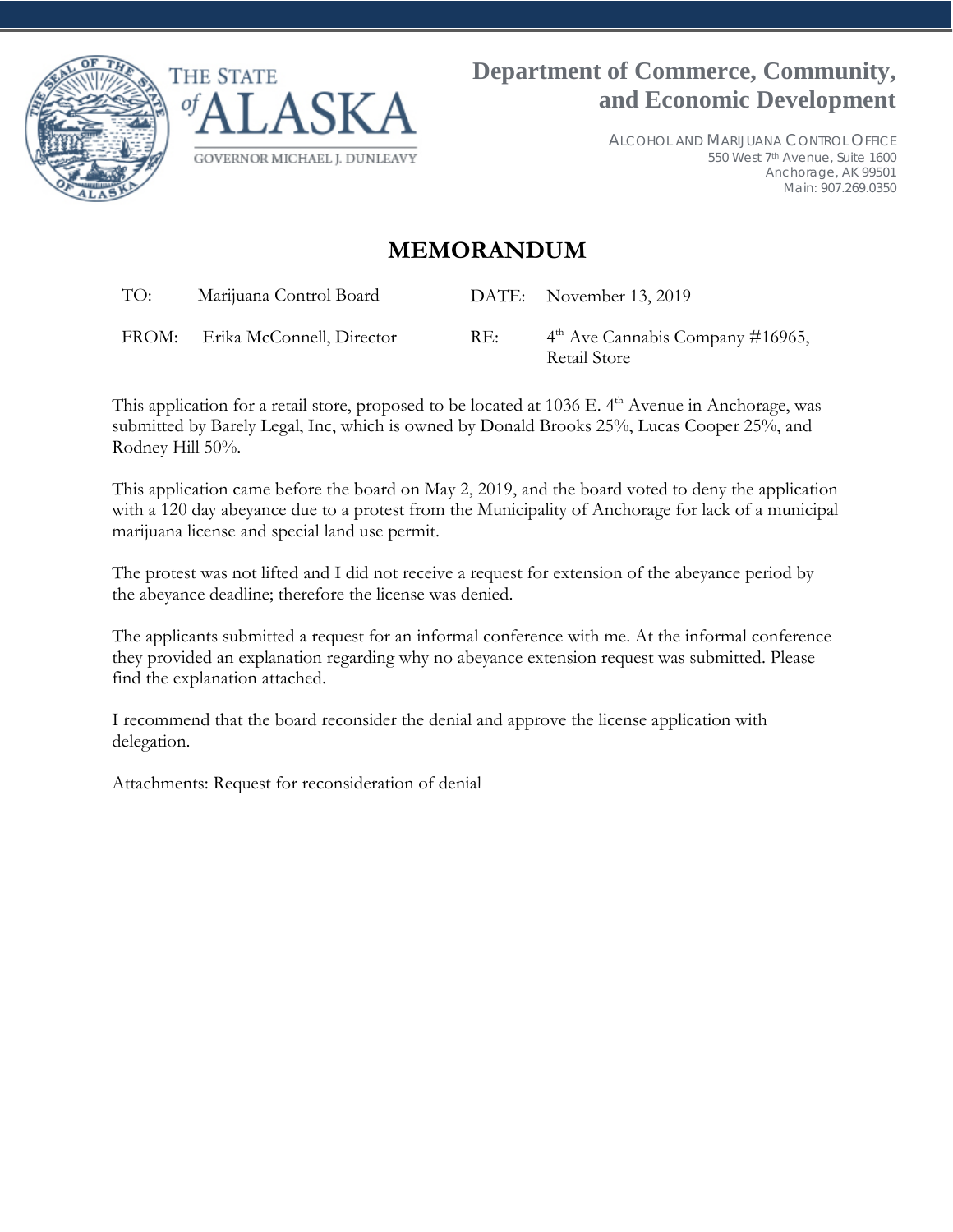

Jana D. Weltzin Licensed in Alaska & Arizona 901 Photo Ave. Anchorage, Alaska 99503 Phone 630-913-1113 Main Office 907-231-3750 JDW, LLC jana@jdwcounsel.com

October 22, 2019

Honorable Marijuana Control Board Erika McConnell, Director Via email

Re: Abeyance Expiration for 4<sup>th</sup> Ave Cannabis Company License number 16965

Dear Director McConnell and Honorable Marijuana Control Board Members:

I am writing on behalf of 4<sup>th</sup> Ave Cannabis Company License Number 16965 regarding the expiration of abeyance period. This license was considered by the Board on or about May 2<sup>nd</sup>, 2019. The board granted 4<sup>th</sup> Ave Cannabis a 120-day abeyance period to satisfy the Special Land Use Permit requirements of the Municipality of Anchorage. On May 15<sup>th</sup>, the new regulation came into effect that changed the regulation to allow for "conditional protests" for local governments, which now allows the MCB to approve a license over the conditional protest by a local government. However, this license was considered 13-days prior to the effective date of said regulation (codified at 3AAC 306.060). The abeyance period for this license expired on Sept. 4. 2019. Around the middle to end of August, my office sent out several abevance requests for licenses that were also approved in the May 2019 meeting and had expired abeyance period dates of Sept. 4, 2019. 4<sup>th</sup> Ave Cannabis Company abeyance extension request should have been transmitted to AMCO during that same time frame, but it was not, due to fault by my office. The Director and I met for an informal conference on this issue October 4<sup>th</sup> and the Director provided recommendation to draft this letter to the Marijuana Control Board.

In mid-August, our office underwent a change in email and server platforms – shortly after the change we experienced several communication email failures, messages being trapped in outbox, and other disruptive impacts. Upon receiving the letter from Director McConnell alerting my client that his abeyance period expired, my staff combed thru their sent messages and could not find a sent message transporting the abeyance extension request to AMCO – I then went and searched all the outbox folders and found that in fact the message was in one of my staff's outboxes and never left the office and was never transmitted to AMCO. This is entirely my fault, not the applicant.